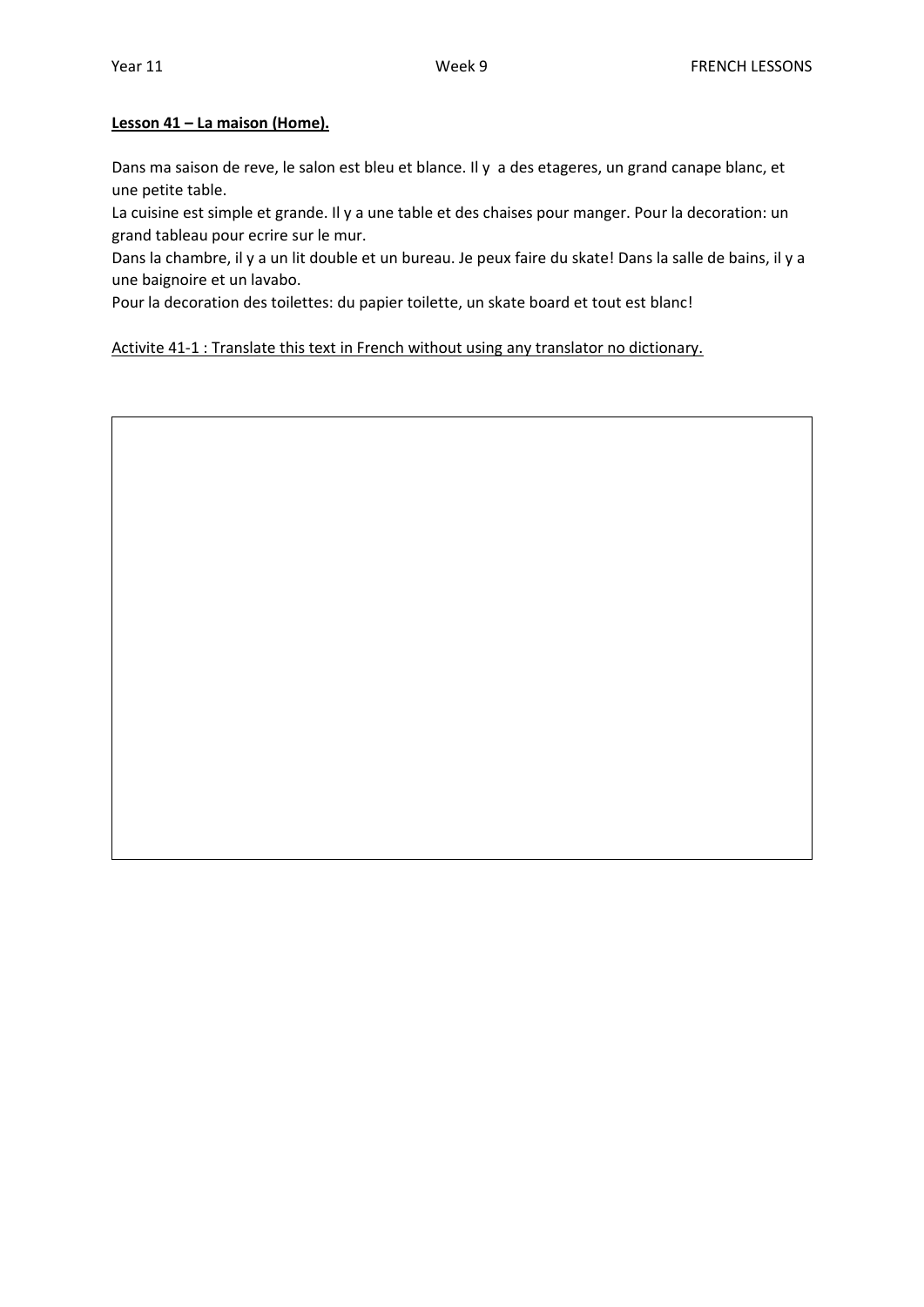# **Lesson 42 – Les vetements (the clothing).**

Salut! Tu vas a la celebration de Laura demain? A quelle heure tu vas? Moi, j'ai un probleme. Je n'ai pas de vetements beaux pour la celebration... Je n'aime pas les jupes, mes jeans sont moches et je n'ai pas de beaux tricot! Et toi, pour la celebration, quels vetements tu portes? Juliette.

Activite 42-1 : Translate Juliette's message.

Activite 42-2 : Reply to Juliette's message.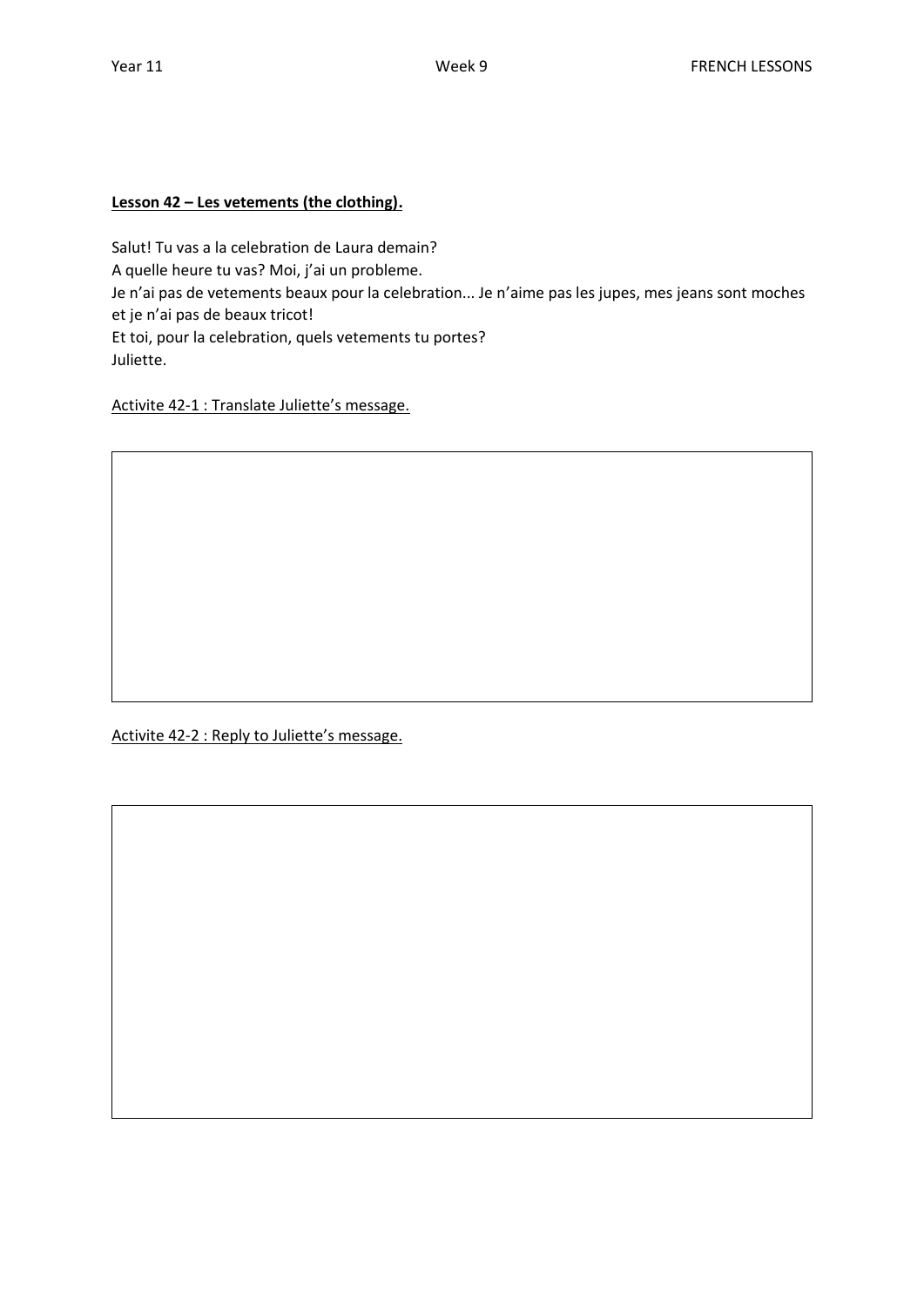## **Lesson 43 – Les accessoires (the accesories).**

Salut!

Tu connais le site internet "Ma mode a moi"? Il y a des vetements et des accessoires pas chers! Voila mes achats: une robe rose avec une ceinture noire. La robe est maginfique! Elle coute 20 Dollars!

Il y a aussi un beau collier jaune, et une bracelet rouge! Tu aimes les accessoires de mode? Tu portes des accessoires de mode?

Pour Samuel, tu peux acheter son cadeau d'anniversaire parce qu'il y a un beau chapeau noir. Je lui achete des lunettes marrons.

Bisous!

Anouk.

Activite 43-1 : Translate Anouk's message.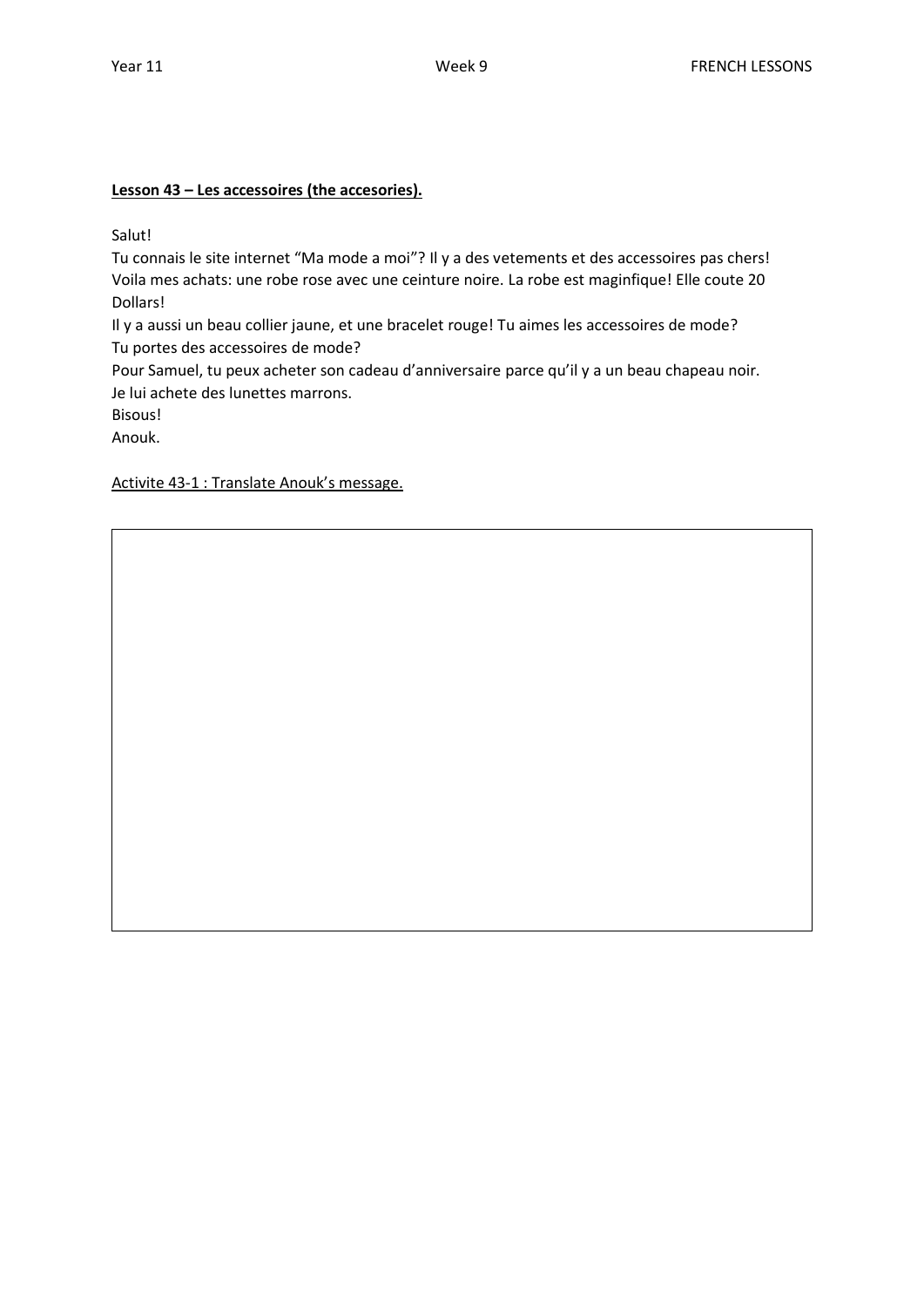## **Lesson 44 – Le futur proche (the near future).**

To form the near future in French is very similar to English : The verb ALLER "to go" is involved in both cases! Here is an example with the verb MANGER "to eat".

Je vais manger – I'm going to eat. Tu vas manger – You're going to eat. Il va manger – He's going to eat. Elle va manger – She's going to eat. Nous allons manger – We're going to eat. Vous allez manger – You people are going to eat. Ils vont manger – They boys are going to eat. Elles vont manger – They girls are going to eat.

Activite 44-1 : Learn this new form by writing it down and reading it out loud for 10 minutes.

Activite 44-2 : Create 5 sentences with the near future form in French and translate them in English.